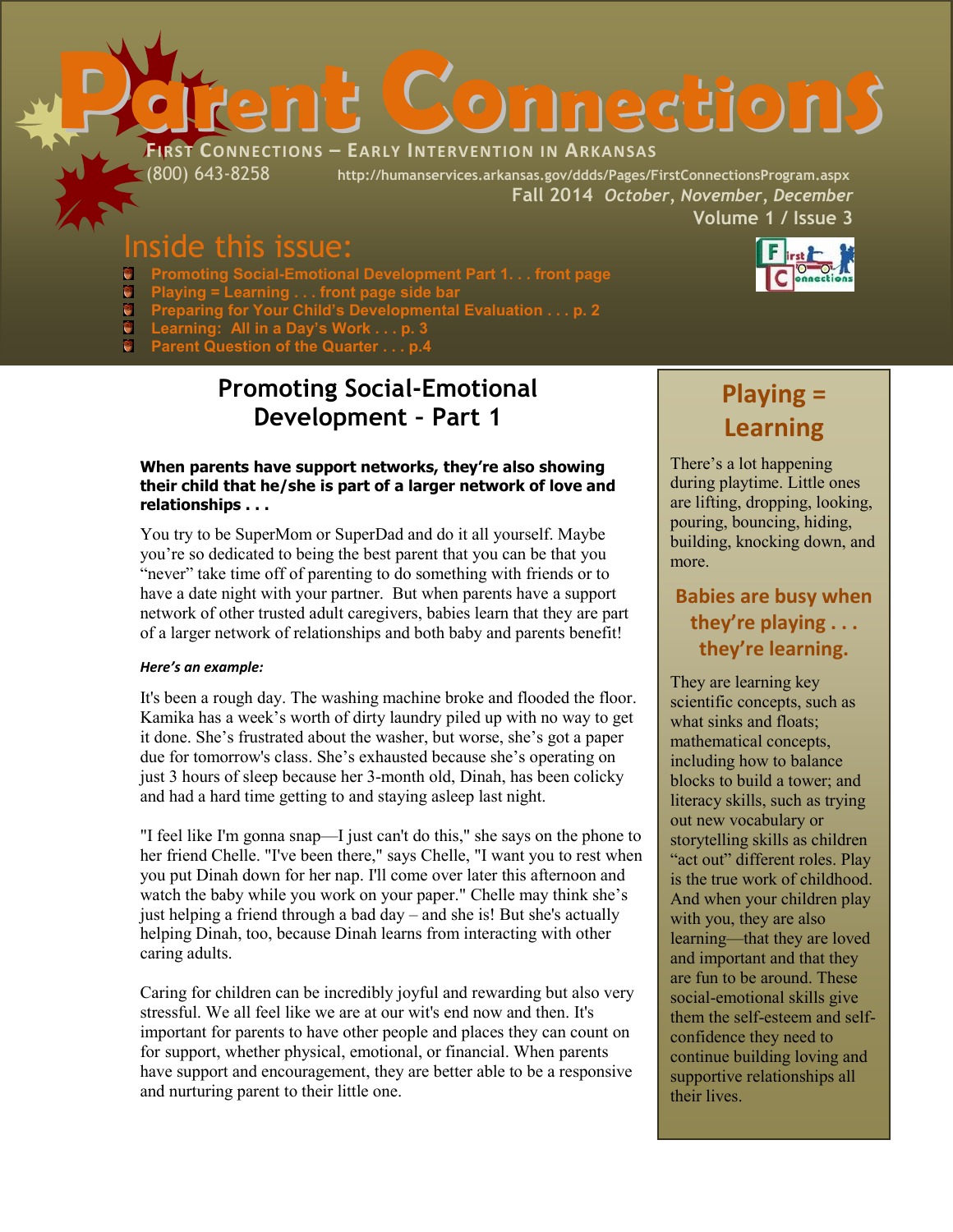### **Parent's Perspective: Tips from one parent to others to prepare for the Developmental Evaluation:**

#### *Barbara Popper for ZerotoThree.org*

- **1. Be the parent.** You know your child better than anyone else. Your gut feelings and observations count. Be the parent and make use of other team members' expertise as it applies.
- **2. Schedule at family's convenience.** Plan to complete the assessment at a time when your child is well-rested, fed, and generally "happy."
- **3. You don't need to learn all the technical terms.** These can be defined for you. Explaining what's going on with your child in your terms is fine and will be understood by everyone.
- **4. Don't be afraid to disagree.** If professionals see your child differently than you do, ask for more discussion. Accepting an assessment that you feel does not accurately portray your child will be of no use to you.
- **5. Understand that your level of involvement may vary.** You have the right to be involved in your child's evaluation and the right to choose the location of the assessment (children generally perform better in a familiar environment). Your decision to be more or less involved should be accepted by your early intervention team. How involved you will be in each stage of the process may depend on your child's needs.
- **6. Make sure your concerns about your child and your goals for your child are understood and recorded.** Spending time on a process that doesn't address what you are concerned about will delay your ability to help your child.
- **7. Find support for yourself.** Take care of yourself and your family. Early intervention isn't just for babies – if you need help in building a support network, ask your EI team.
- **8. Share your knowledge with others.** Parents who are in the process of trying to learn what you have already discovered need your help. Share what you have learned with those who need it most by joining a parent group.

## **Preparing for Your Child's Developmental Evaluation/Assessment**

D**evelopmental evaluation** is a process designed to deepen understanding of a child's strengths, skills, interests, resources, and needs. The **Child and Family Assessment** is like an interview that you complete with your early interventionist to give your EI team some insight into your goals for your child, how and where your family likes to spend time, typical daily activities and how well your child can participate in family and community life . . . and what you'd like for your child to learn next.

*New Visions for the Developmental Assessment of Infants and Young Children* recommends the following to ensure a more accurate assessment:

- 答 **Young children should never be separated from parent(s):** Children should not be expected to perform tests well when they are anxious about being separated from their parents.
- **Young children should never be assessed by a strange examiner:** Children should not be challenged to take tests in the presence of someone they may have just met minutes earlier.
- ٣ **Formal tests or tools should not be the cornerstone of the assessment** of an infant or young child. Most standardized tests are not designed to bring out the unique abilities of children with atypical or challenging developmental patterns. Misleading scores from these tests can lead to inappropriate services. Structured tests should be only one piece of an integrated approach.
- **Assessments limited to areas that are easily measurable should not be considered complete:** Measures of motor or cognitive skills are not an accurate picture of the child's total developmental capabilities. A complete assessment should look at all five areas of child development AND include independent observations of a child's interaction with the parent or daycare provider in the child's natural environment.

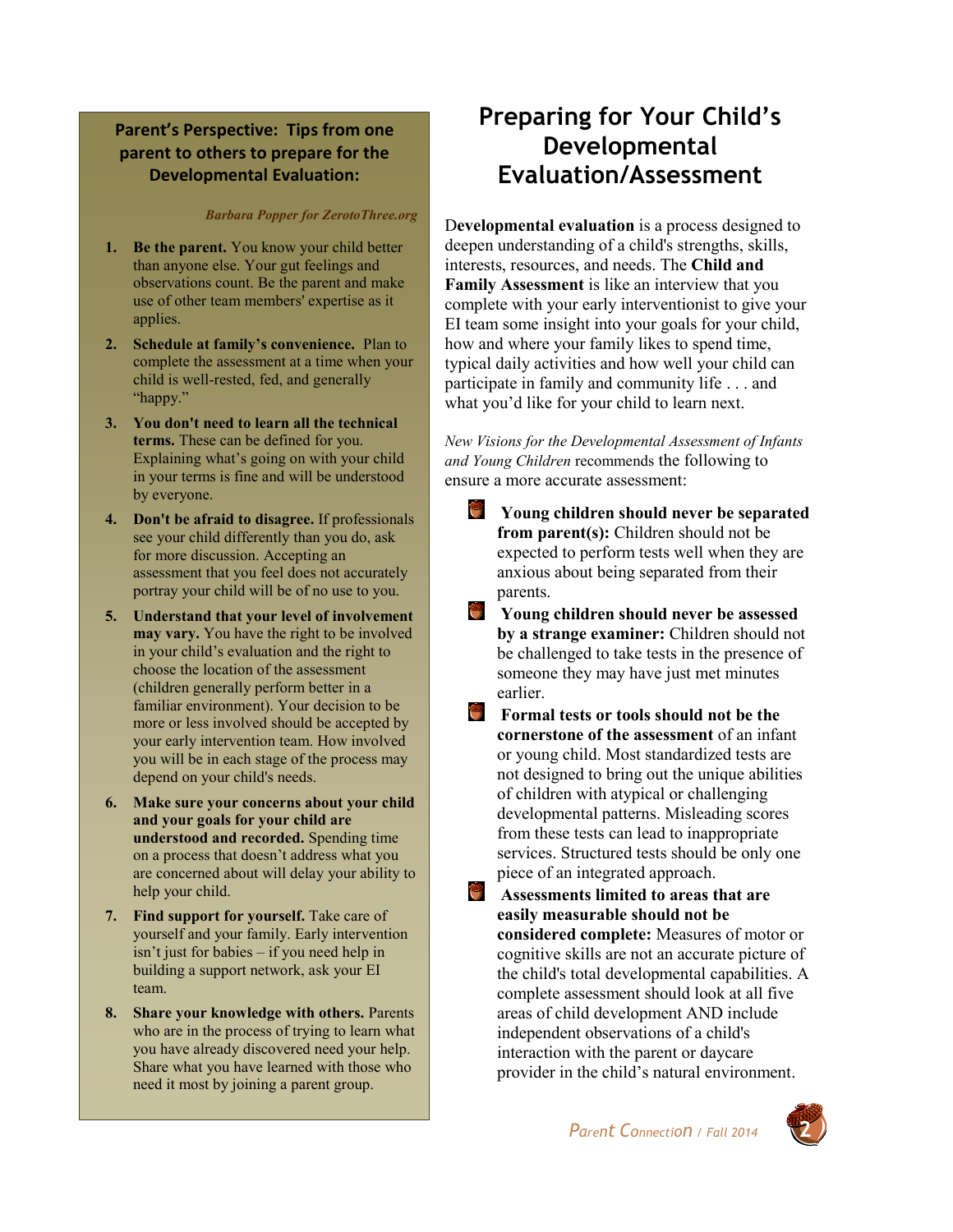## **Learning: All in a Day's Work**

During all times of the day there are meaningful concepts, skills, language, and vocabulary words to be learned. Children learn in hands-on experiences at home, at daycare, and in a variety of situations throughout the rest of a baby's typical day.

Probably the most important thing parents can do to help their child's social-emotional and language development is to be attentive to a baby's attempts to communicate. Respond to a smile with a smile. When your baby reaches for you, respond with a smile and by picking him/her up. Learn to recognize when your baby's trying to tell you something and, even if you're not sure what he is trying to "say," respond to let your baby know that you hear him to reinforce his attempts to communicate.

Other things parents can do to assist their child's learning can be simple, like talking to an infant or toddler while completing typical child care tasks. Tell your baby the names of things you are using and a little bit about them, like "Here's the wipe. It'll get you all clean." Babies can learn a lot when the parent talks about what they're doing during typical child care activities, and also "narrate" what the baby is doing during these routines.

If you think about it, a baby's world revolves around his needs to eat, sleep, be changed and dressed, to play and be close and comforted by his family. The best way to teach your baby about his world is to talk to him about what is happening in the moment while involved in the activity.

**His world of eating:** Times of the day like eating and drinking become so routine that we often forget how important they are for babies. It's something that happens every 3-4 hours at first and when the baby has a full belly and someone to snuggle him while he eats, he feels protected and loved. Your words to accompany feeding are another way to express your love. When your child is crying

to let you know he's hungry, talk to him and say, "Mommy hears you. It sounds like you're hungry. I'll be right there. Here I am. Mommy will feed you now."

### **His world of being changed and dressed:**

Changing and dressing are activities that help a baby feel comfortable and soothed. You work magic when you change them and dress them in clean, dry diapers and clothes. Your words to accompany this time are another way to express your love. "Do you have a wet diaper? Oh, dear. I'm sorry. Daddy will help you. Let's put on a dry diaper. There. Daddy took off your wet diaper. That feels better! All dry, big boy!"

#### **His world of playing and being**

**"entertained:"** Playing is another way babies learn, interact, and feel happy and satisfied. As you jiggle a toy in front of him to capture his attention, your words to accompany this time are another way the baby will enjoy the interaction. "Here's your zebra--your favorite toy. Can you reach for it? Keep reaching, reaching, reaching. There! You got it! You got your zebra. Uh-oh! Zebra fell down. Mommy will pick up zebra."

#### **His world of getting ready for bed:**

Bedtime is a special time when a tired and cranky child can look forward to a trusted bedtime routine that will soothe him and make him feel better. The sound of your voice talking to him about everything you are doing will also soothe him. "You are so tired. Let's go get your pajamas on. Here they are. First you have to get undressed. Mommy will take your shirt off. Here it goes, over your head. Peek-a-boo! I see you! Here are your pajamas. Put in one foot, another foot. Now put in your arm, and your other arm. Mommy will zip your pajamas. Zzzzzzipp! Mommy zipped your pajamas."

*Coloring your baby's world with your words and lively intonation adds additional meaning.*